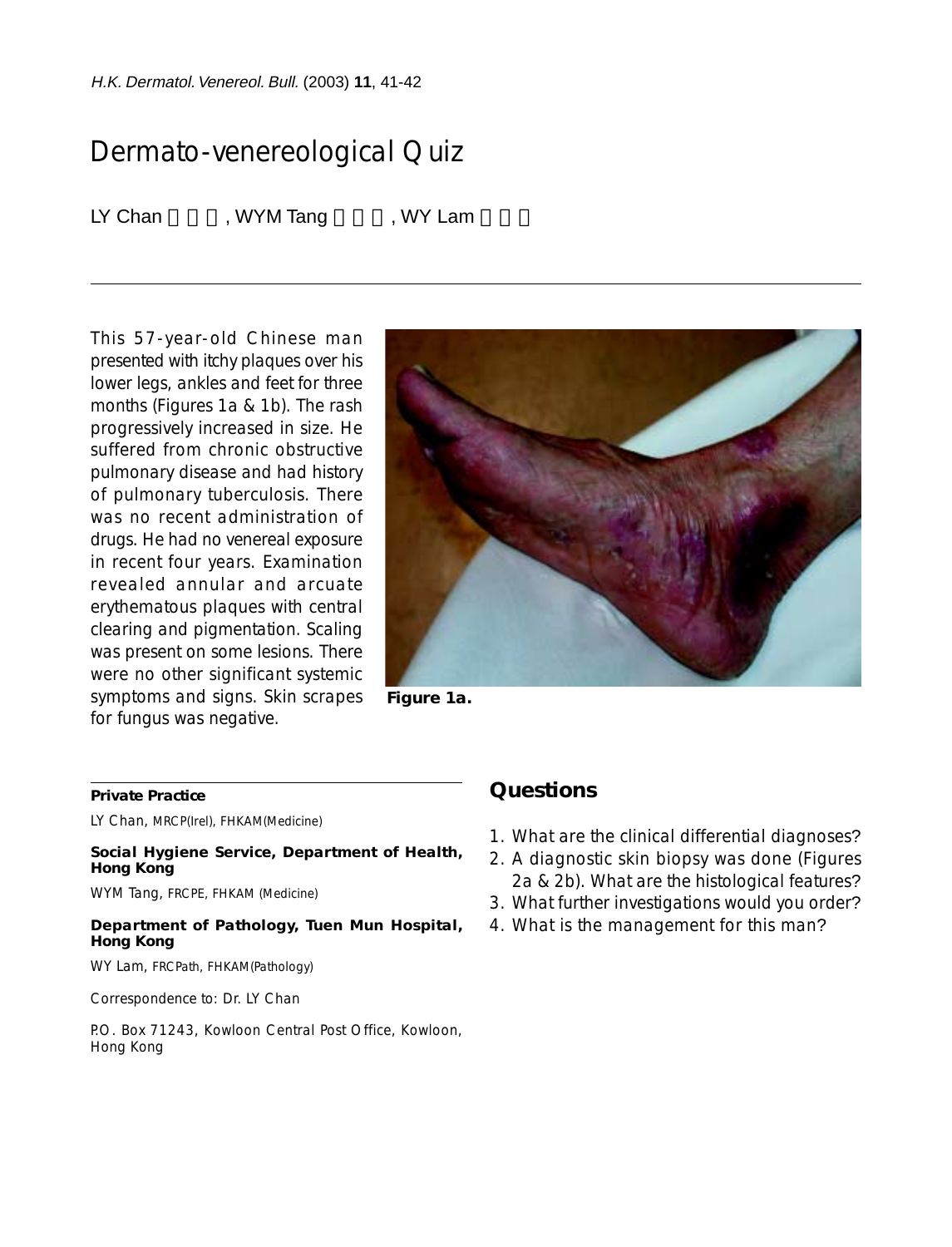

Figure 1b. Close-up view.



**Figure 2a.** H&E, original magnification x 20.



**Figure 2b.** H&E, original magnification x 200.

(Answer on page 51)